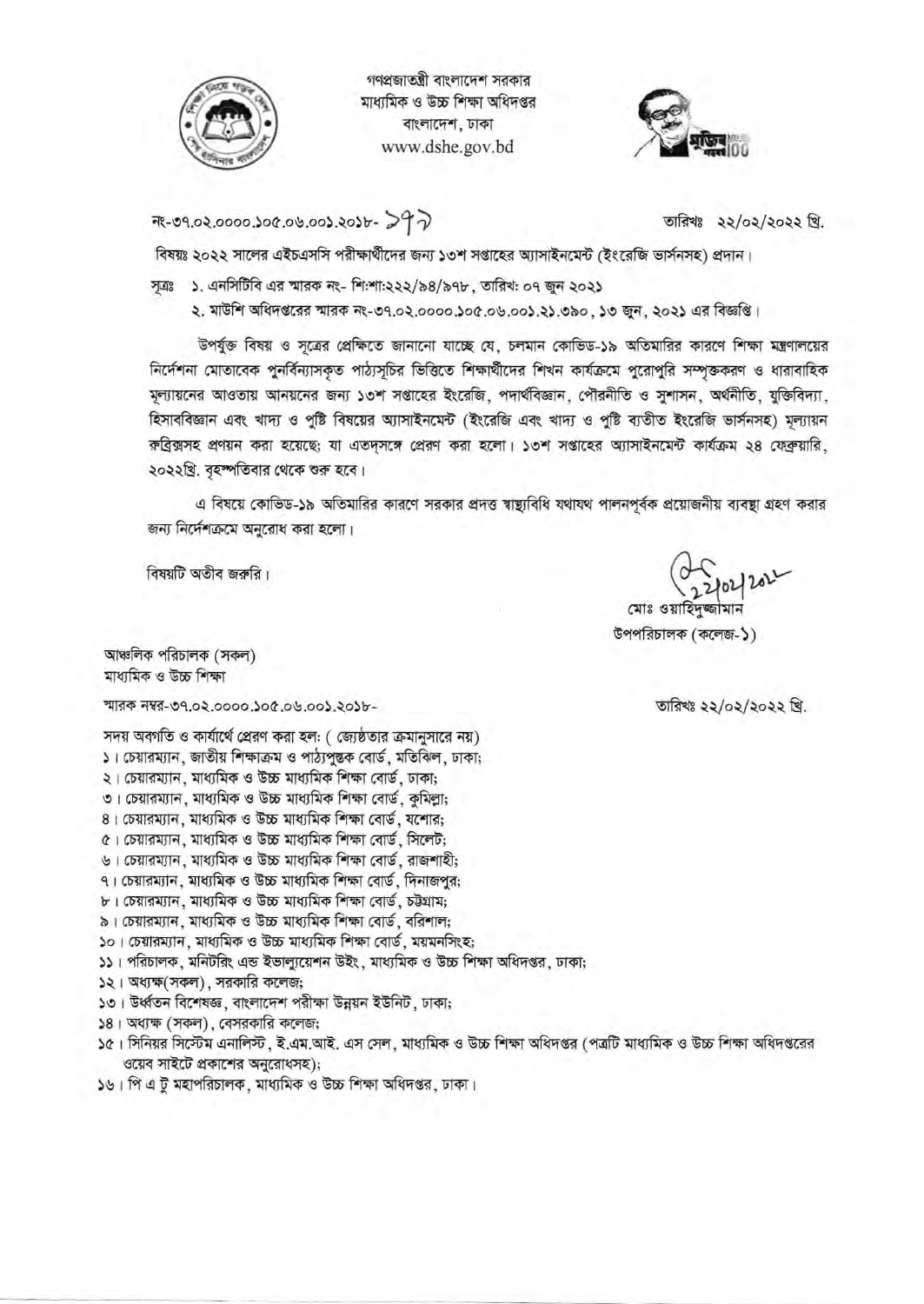## ২০২২ সালের এইচএসসি পরীক্ষার্থীদের জন্য পুনর্বিন্যাসকৃত পাঠ্যসূচির ভিত্তিতে প্রণীত অ্যাসাইনমেন্ট গ্রিড

আসাইনমেন্ট নম্বর, বিষয়, পত্র, অধ্যায় ও অধ্যায়ের শিরোনাম

|                      |                                                                                                                                                                                                                                                                                              | সম্ভাহতিত্তিক অ্যাসাইনমেন্ট নম্বর ও সংখ্যা |               |                       |                |                          |                          |                |                |                         |                         |               |          |                |                 |                 |                     |          |             |              |              |                |              |              |                 |               |              |                         |               |               |              |                 |
|----------------------|----------------------------------------------------------------------------------------------------------------------------------------------------------------------------------------------------------------------------------------------------------------------------------------------|--------------------------------------------|---------------|-----------------------|----------------|--------------------------|--------------------------|----------------|----------------|-------------------------|-------------------------|---------------|----------|----------------|-----------------|-----------------|---------------------|----------|-------------|--------------|--------------|----------------|--------------|--------------|-----------------|---------------|--------------|-------------------------|---------------|---------------|--------------|-----------------|
|                      | বিষয়                                                                                                                                                                                                                                                                                        | সপ্তাহ ও অ্যাসাইনমেন্ট নম্বর               |               |                       |                |                          |                          |                |                |                         |                         |               |          |                |                 |                 | অ্যাসাইনমেন্টের     |          |             |              |              |                |              |              |                 |               |              |                         |               |               |              |                 |
|                      |                                                                                                                                                                                                                                                                                              | K                                          | ২য়           | তয়                   | 8 <sup>q</sup> | $\alpha$                 | ७०                       | 9 <sup>7</sup> | bA             | ৯ম                      | 304                     | 554           | ১২শ      | ১৩শ            | 58 <sup>M</sup> | 50 <sup>7</sup> | 354                 | 297      | $2b$ of     | P6C          | ২০শ          | ২১শ            | ২২শ          | ২৩শ          | 28 <sup>π</sup> | ২৫শ           | ২৬শ          | ২৭শ                     | ২৮শ           | ২৯শ           | 00           | मध्या           |
|                      | বাংলা                                                                                                                                                                                                                                                                                        | $\overline{ }$                             |               | ২                     | $\circ$        |                          |                          |                | 8              |                         |                         |               | $\alpha$ |                |                 |                 | $\tilde{\sigma}$    |          |             |              | ٩            |                |              |              | $\mathbf{b}$    |               |              | $\omega$                |               | $\mathcal{L}$ |              | 50              |
| তাছ                  | ইংরেজি                                                                                                                                                                                                                                                                                       |                                            | $\mathcal{L}$ | $\tilde{\mathcal{L}}$ |                |                          |                          | $\circ$        |                |                         | 8                       |               |          | $\alpha$       |                 |                 |                     |          | $\tilde{g}$ |              |              |                | $\mathbf{q}$ |              |                 | $\mathbf{b}$  |              |                         | $\frac{1}{2}$ |               | 50           | 50              |
| C                    | তথ্য ও যোগাযোগ<br>প্ৰযুক্তি                                                                                                                                                                                                                                                                  |                                            |               |                       |                |                          | $\overline{\phantom{a}}$ |                |                |                         |                         | $\mathcal{L}$ |          |                |                 | $\circ$         |                     |          |             |              |              |                |              | 8            |                 |               |              |                         |               |               |              | $\circ$ 8       |
| 砂板<br>$\overline{z}$ | রসায়ন /ইতিহাস/<br>ইসলামের ইতিহাস ও<br>সংস্কৃতি/ব্যবসায়<br>मश्मरुन ७<br>ব্যবস্থাপনা/ইসলাম<br>শিক্ষা/শিতর বিকাশ/<br>লঘু সংগীত                                                                                                                                                                |                                            |               |                       |                |                          | $\mathbf{S}$             |                |                | $\frac{1}{2}$           |                         |               | $\circ$  |                | $\bf{8}$        |                 |                     | $\alpha$ |             |              | $\mathbf{v}$ |                |              | $\mathbf{q}$ |                 | $\,$ $\,$     |              |                         | $\rightarrow$ |               | 50           | 30 <sup>°</sup> |
| ভাছ<br>৩             | পদাৰ্থবিজ্ঞান/<br>পৌরনীতি ও<br>সুশাসন/অর্থনীতি/<br>যুক্তিবিদ্যা/হিসাববিজ্ঞা<br>$\frac{1}{4}$ বাদ্য ও পুষ্টি                                                                                                                                                                                  | $\blacktriangleright$                      | $\lambda$     |                       | $\circ$        |                          |                          | 8              |                |                         | $\alpha$                |               |          | $\mathcal{G}$  |                 |                 | $\mathbf{P}$        |          |             | $\mathbf{b}$ |              | p              |              |              |                 |               |              | $\mathcal{P}$           |               |               |              | $50^{\circ}$    |
| <b>STE</b><br>8      | জীববিজ্ঞান/সমাজবিজ্ঞা<br>ন/সমাজকৰ্ম/ ভূগোল/<br>ফিন্যান, ব্যাংকিং ও<br>বিমা/ গৃহ ব্যবস্থাপনা<br>এবং পারিবারিক জীবন                                                                                                                                                                            |                                            |               |                       |                | $\overline{\phantom{a}}$ |                          |                | $\overline{z}$ |                         |                         | $\circ$       |          |                | 8               |                 |                     | $\alpha$ |             |              |              | $\mathfrak{B}$ |              |              | $\mathbf{q}$    |               | $\mathbf b$  |                         |               |               |              | ob              |
| ভচ্ছ<br>$\alpha$     | উচ্চাঙ্গ সংগীত/<br>উচ্চতর গণিত/<br>উৎপাদন ব্যবস্থাপনা ও<br>বিপণন/ আরবি/পালি/<br>সংস্কৃত কৃষিশিকা/<br>মনোবিজ্ঞান/<br>পরিসংখ্যান/ মৃত্তিকা<br>বিজ্ঞান/ প্ৰকৌশল<br>অংকন ও ওয়ার্কশপ<br>প্র্যাকটিস/<br>গাৰ্হস্থাবিজ্ঞান / চারু ও<br>কারুকলা/নাট্যকলা<br>/সমরবিদ্যা/ শিল্পকলা<br>ও বস্ত্র পরিচ্ছদ |                                            |               |                       |                | $\overline{ }$           |                          |                |                | $\lambda$               |                         |               |          |                |                 | $\circ$         |                     |          | 8           | $\alpha$     |              |                | $\mathbf{v}$ |              |                 |               | $\mathbf{q}$ |                         |               | $\mathbf{b}$  |              | ob              |
|                      | মেট                                                                                                                                                                                                                                                                                          | $\sim$                                     | $\mathbf{z}$  | $\lambda$             | $\lambda$      | $\mathbf{z}$             | $\mathbf{R}$             | $\mathbf{z}$   | $\mathbf{z}$   | $\overline{\mathbf{z}}$ | $\overline{\mathbf{z}}$ | $\mathbf{z}$  | ২        | $\overline{z}$ | $\mathbf{z}$    | $\mathbf{R}$    | $\ddot{\mathbf{z}}$ | ২        | ২           | $\mathbf{z}$ | $\mathbf{z}$ | ২              | ২            | $\mathbf{z}$ | $\mathbf{z}$    | $\ddot{\sim}$ | ২            | $\overline{\mathbf{z}}$ | R             | ২             | $\mathbf{z}$ | 60              |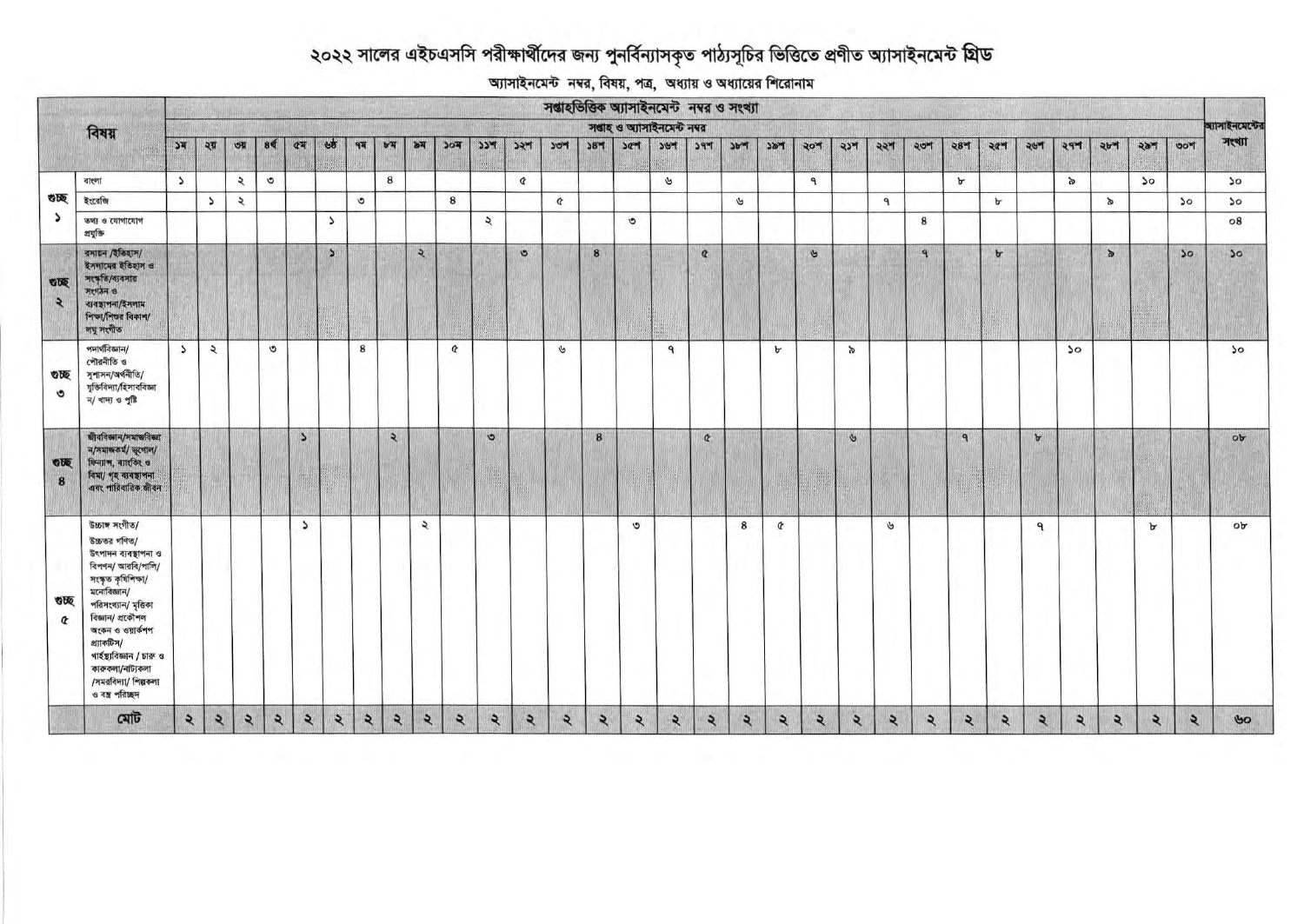## Assignment for HSC Examinees, 2022

| Subject: Physics                      |                                                                                                                                                                      | Paper: 2nd                                                                                                                                                                                                        |                                                |                                    | Subject Code: 175                                                                                                                                      | Level: HSC                                                                                                |                                                                                                  |                                                                                  |              |  |  |  |  |
|---------------------------------------|----------------------------------------------------------------------------------------------------------------------------------------------------------------------|-------------------------------------------------------------------------------------------------------------------------------------------------------------------------------------------------------------------|------------------------------------------------|------------------------------------|--------------------------------------------------------------------------------------------------------------------------------------------------------|-----------------------------------------------------------------------------------------------------------|--------------------------------------------------------------------------------------------------|----------------------------------------------------------------------------------|--------------|--|--|--|--|
| <b>Assignment</b><br><b>Number</b>    | <b>Assignment</b>                                                                                                                                                    | <b>Learning</b><br><b>Outcomes</b>                                                                                                                                                                                | <b>Guidelines</b><br>(cues/steps<br>or stages) | <b>Assessment Criteria /Rubric</b> |                                                                                                                                                        |                                                                                                           |                                                                                                  |                                                                                  |              |  |  |  |  |
| 06                                    | <b>Title: Current flow through</b>                                                                                                                                   | <b>Learners</b>                                                                                                                                                                                                   | Current                                        |                                    |                                                                                                                                                        |                                                                                                           |                                                                                                  |                                                                                  |              |  |  |  |  |
| Chapter-03:<br>Current<br>Electricity | circuit related problems                                                                                                                                             | will be able                                                                                                                                                                                                      | Electricity<br>chapter                         |                                    | <b>Indicators</b>                                                                                                                                      | $\overline{3}$                                                                                            | <b>Rating Scale</b><br>$\overline{2}$                                                            | 1                                                                                | <b>Score</b> |  |  |  |  |
|                                       | In figure-1, a fixed valued<br>resistance of $(R=10 \text{ ohm})$ and a<br>resistance ( $Rh = 2$ ohm which<br>can be changed as per<br>necessity) are connected with | to<br>- explain<br>the Joule's<br>law of<br>heating<br>effect in<br>electric<br>current.<br>- analyze<br>the<br>mathematic<br>al relation<br>of internal<br>resistance<br>of cell and<br>electromoti<br>ve force. |                                                | (a)                                | Determining current<br>flow                                                                                                                            |                                                                                                           | Presenting the<br>acceptable answer<br>with necessary<br>information and<br>mathematical formula | Presenting<br>mathematical<br>formula only /only<br>concept                      |              |  |  |  |  |
|                                       | an electric cell of 12 Volt. In<br>figure-2, four fixed valued<br>resistances of (6 ohm, 4 ohm, 7<br>ohm, 3 ohm) are connected.                                      |                                                                                                                                                                                                                   |                                                | (b)<br>(c)                         | Determining potential<br>drop                                                                                                                          |                                                                                                           | Presenting the<br>acceptable answer<br>with necessary<br>information and<br>mathematical formula | Presenting<br>mathematical<br>formula only /only<br>concept                      |              |  |  |  |  |
|                                       | D<br>$V = 12$ volt                                                                                                                                                   |                                                                                                                                                                                                                   |                                                |                                    | Drawing graph and<br>determining the value<br>of R <sub>h</sub> from the graph<br>for which the potential<br>drop will be maximum                      | Presenting graphs with<br>determining necessary<br>information / data and<br>proper scaling               | Presenting graphs<br>with determining<br>necessary information<br>/ data                         | Just presenting<br>concept                                                       |              |  |  |  |  |
|                                       | ۰M۸<br>$\mathbf{B}$<br>$R=10$ ohm<br>$R_h = 2$ ohm                                                                                                                   |                                                                                                                                                                                                                   |                                                | (d)                                | Drawing graph heat vs<br>$Rh$ and determining the<br>value of $R_h$ from this<br>graph for which the<br>produced maximum<br>heat across R <sub>h</sub> | Presenting graphs with<br>determining necessary<br>information / data and<br>proper scaling               | Presenting graphs<br>with determining<br>necessary information<br>/ data                         | Just presenting<br>concept / just<br>drawing graph<br>Presenting concept<br>only |              |  |  |  |  |
|                                       | 6 ohm<br>ohm<br>3 ohm<br>4 ohm                                                                                                                                       | - determine<br>the current<br>flow of the                                                                                                                                                                         |                                                | (e)                                | In case of variable,<br>potential drop                                                                                                                 | Presenting the<br>acceptable answer and<br>logic with necessary<br>mathematical formula                   | Presenting only the<br>acceptable answer<br>with necessary<br>mathematical formula               |                                                                                  |              |  |  |  |  |
|                                       | Fig-2<br>a) In fig-1, determine the                                                                                                                                  | circuit and<br>the<br>potential<br>difference<br>by using                                                                                                                                                         |                                                | (f)                                | Determining<br>temperature and<br>determining resistance                                                                                               | Determining<br>temperature and<br>resistance with<br>necessary information<br>and mathematical<br>formula | Determining<br>temperature only with<br>necessary<br>mathematical formula                        | Presenting concept<br>only                                                       |              |  |  |  |  |
|                                       | current flow of the circuit.                                                                                                                                         | Kirchhoff's                                                                                                                                                                                                       |                                                |                                    |                                                                                                                                                        |                                                                                                           |                                                                                                  | <b>Total</b>                                                                     |              |  |  |  |  |
|                                       | b) What is the potential drop<br>across R?<br>c) Draw a graph of potential                                                                                           | law.                                                                                                                                                                                                              |                                                |                                    | Total marks for this assignment: 16                                                                                                                    |                                                                                                           |                                                                                                  |                                                                                  |              |  |  |  |  |